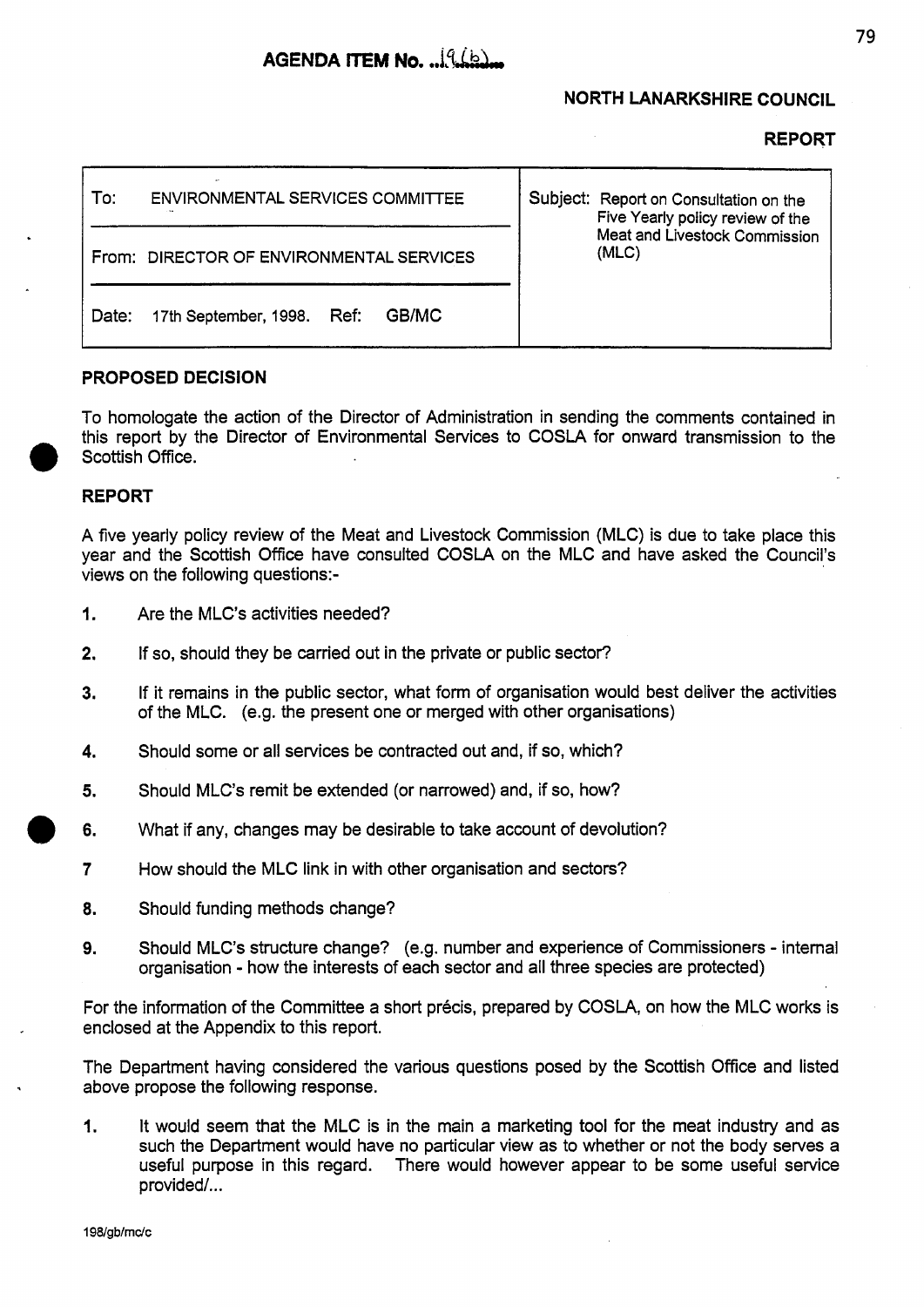provided by the MLC Operations Group in supervising the **EU** related activities.

- **2.**  The private sector appears to be the most appropriate forum for such a body. -
- **3.**  If it were to remain in the public sector it should probably be integrated with the Meat Hygiene Agency and be accountable to the proposed new Food Agency.
- **4.**  The diflculty here is who would they be contracted out to?
- **5.**  This is a decision for the meat industry.
- **6.**  There should in all probability be changes to ensure that there is some accountability to the new Scottish Parliament.
- *7.*  There should possibly be a liaison link to COSLA.
- **8.**  Commissioners' salaries this would be a matter for Central Government and the MLC. As there appears to be no public funding of the organisation other that the payment of
- **9.**  If there was a move to link the MLC to the new Food Agency then perhaps the structure should change at that time.

#### **RECOMMENDATION**

That the Committee homologate the action of the Director of Administration in sending the comments contained in this report by the Director of Environmental Services to COSLA for onward transmission to the Scottish **Office.** 

M'Kazis L. Hutton/